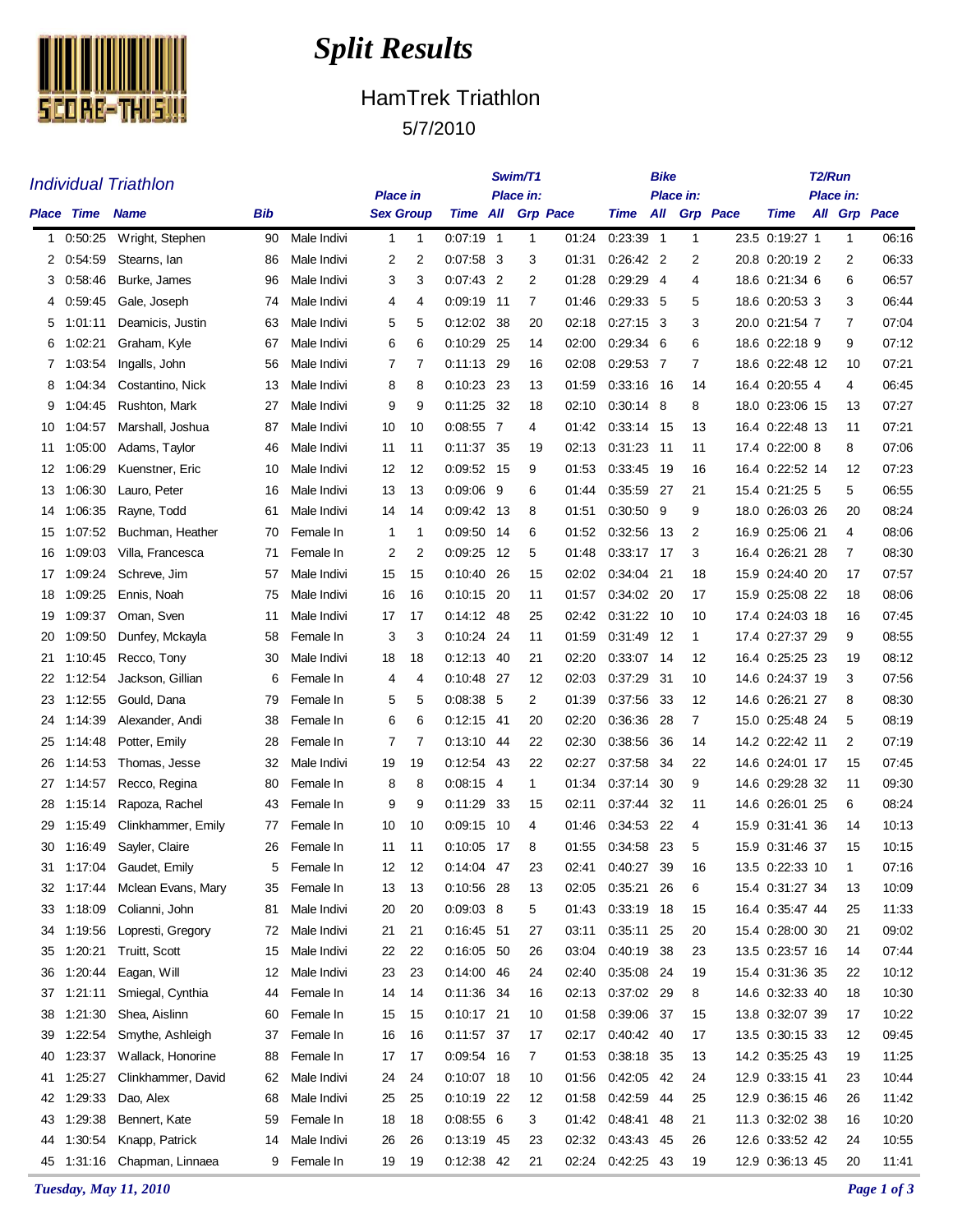|    |                                  | <b>Individual Triathlon</b> | Swim/T1<br>Place in:<br><b>Place in</b> |              |                  |     |              |      | T <sub>2</sub> /Run<br>Place in: |       |         |                           |    |                 |              |    |       |
|----|----------------------------------|-----------------------------|-----------------------------------------|--------------|------------------|-----|--------------|------|----------------------------------|-------|---------|---------------------------|----|-----------------|--------------|----|-------|
|    | <b>Place Time</b><br><b>Name</b> |                             | <b>Bib</b>                              |              | <b>Sex Group</b> |     | Time         |      | All Grp Pace                     |       | Time    | Place in:<br>All Grp Pace |    | Time            | All Grp Pace |    |       |
|    | 46 1:31:31                       | Keller, Shoshana            |                                         | 54 Female In | 20               | -20 | 0:11:25      | - 31 | 14                               | 02:10 | 0:41:00 | 41                        | 18 | 13.2 0:39:06 48 |              | 21 | 12:37 |
| 47 | 1:35:09                          | Watt, Brian                 | 47                                      | Male Indivi  | 27               | -27 | 0:11:20      | -30  | 17                               | 02:10 | 0:46:37 | 46                        | 27 | 11.7 0:37:12 47 |              | 27 | 12:00 |
|    |                                  | 48 1:41:23 Colenzo, Bethany | 45                                      | Female In    | 21               | -21 | $0.10.12$ 19 |      | 9                                | 01:57 | 0:49:18 | 49                        | 22 | 11.0 0:41:53 50 |              | 23 | 13:31 |
|    | 49 1:42:29                       | Meinke, Mary                | 29                                      | Female In    | 22               | 22  | 0.12.09      | -39  | 19                               | 02:19 | 0:48:40 | -47                       | 20 | 11.3 0:41:40 49 |              | 22 | 13:26 |
| 50 | 1.48.20                          | Marcus, Lenni               |                                         | 4 Female In  | 23               | -23 | 0.11:57      | -36  | 18                               | 02:17 | 1:07:02 | -51                       | 24 | 8.1 0:29:21 31  |              | 10 | 09:28 |
|    | 51 1:49:03                       | Reichler, Deborah           |                                         | 3 Female In  | 24               | 24  | 0.15.43      | 49   | 24                               | 03:00 | 0.50.25 | -50                       | 23 | 10.8 0.42.55 51 |              | 24 | 13:51 |